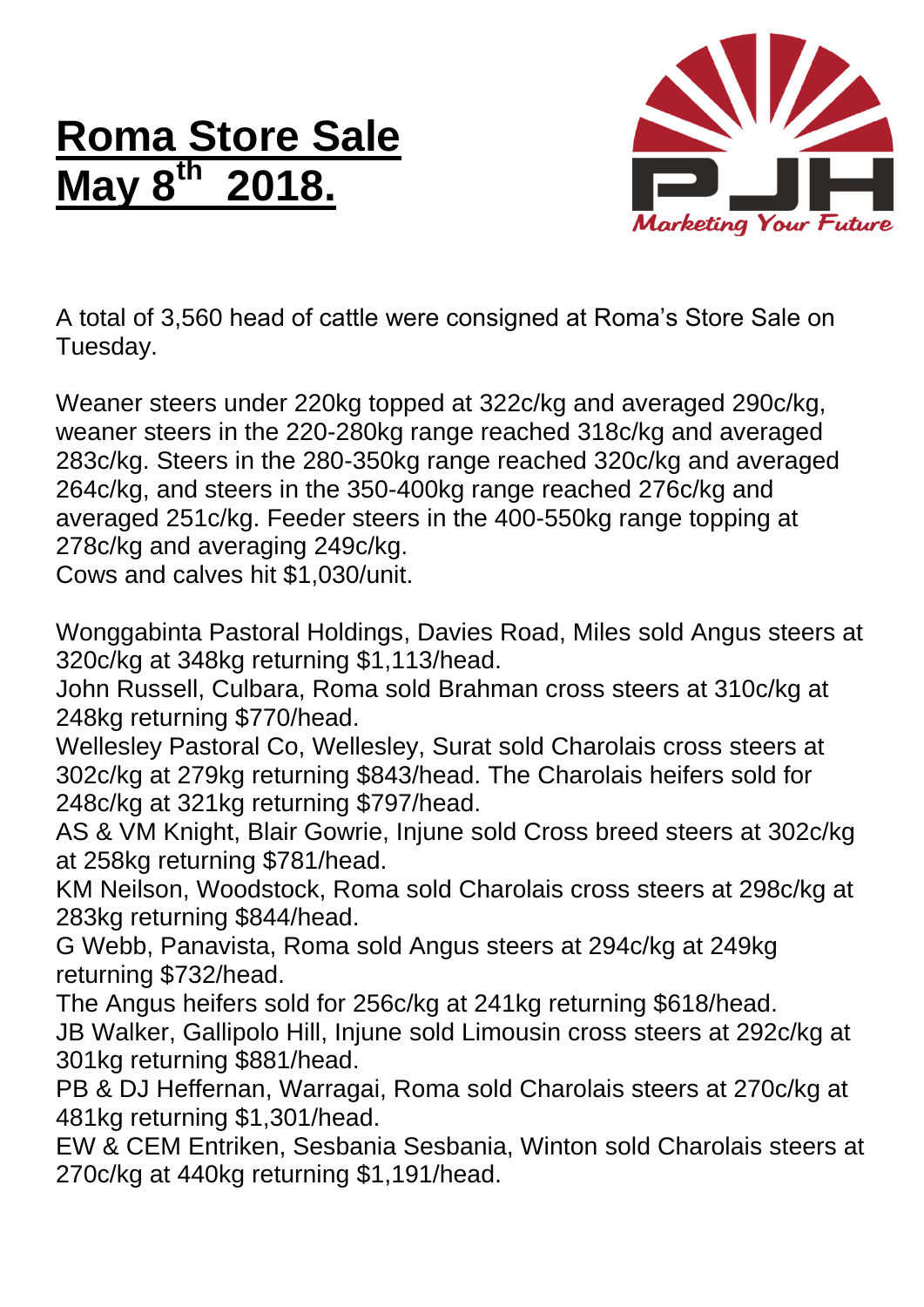Entriken C & K, Sesbania Sesbania, Winton sold Brahman steers at 248c/kg at 488kg returning \$1,212/head.

Heifers under 220kg topped at 270c/kg and average 237c/kg, while heifers in the 220 – 280kg range topped at 256c/kg and averaged 226c/kg. Heifers in the 280-350kg range topped at 258c/kg, averaging 220c/kg. Heifers in the 350-450kg range topped at 250c/kg, averaging 204c/kg.

Shadyside Grazing Company, Shadyside, Longreach sold Angus cross heifers at 240c/kg at 395kg returning \$948/head. Paramount, Roma sold Charolais cross heifers at 238c/kg at 348kg returning \$829/head.

Cows in the 300-400kg range reached 175c/kg and averaged 144c/kg, while cows in the 400kg-500kg range reached 201c/kg and averaged 182c/kg. Cows over 500kg topped at 205c/kg, averaging 189c/kg.

Bulls under 400kg topped at 290c/kg and averaged 240c/kg, while bulls in the 400 – 600kg range topped at 222c/kg and averaged 207c/kg. Bulls over 600kg topped at 230c/kg, averaging 190c/kg.

*PJH sell 1 st position next week. Please be aware that all cattle being sold must be accompanied by a National Cattle Health Declaration as well as NVD*